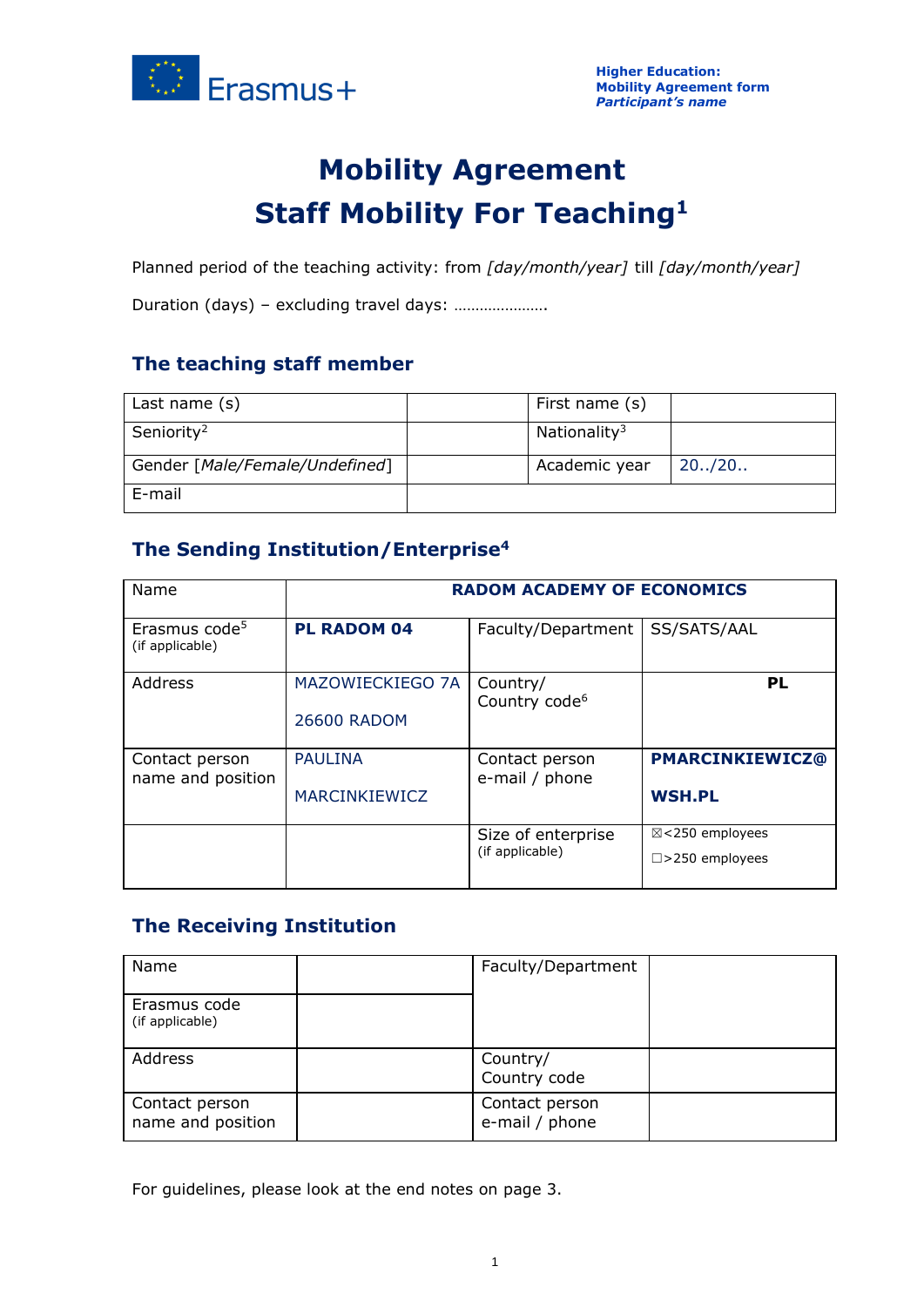

## **Section to be completed BEFORE THE MOBILITY**

#### **I. PROPOSED MOBILITY PROGRAMME**

Main subject field<sup>7</sup>: .....................

Level (select the main one): Short cycle (EOF level 5)  $\Box$ ; Bachelor or equivalent first cycle (EQF level 6)  $□$ ; Master or equivalent second cycle (EQF level 7)  $□$ ; Doctoral or equivalent third cycle (EQF level 8)  $\Box$ 

Number of students at the receiving institution benefiting from the teaching programme: ………………

Number of teaching hours<sup>8</sup>: .....................

Language of instruction: ………………………………………

#### **Overall objectives of the mobility:**

**Added value of the mobility (in the context of the modernisation and internationalisation strategies of the institutions involved):**

**Content of the teaching programme:**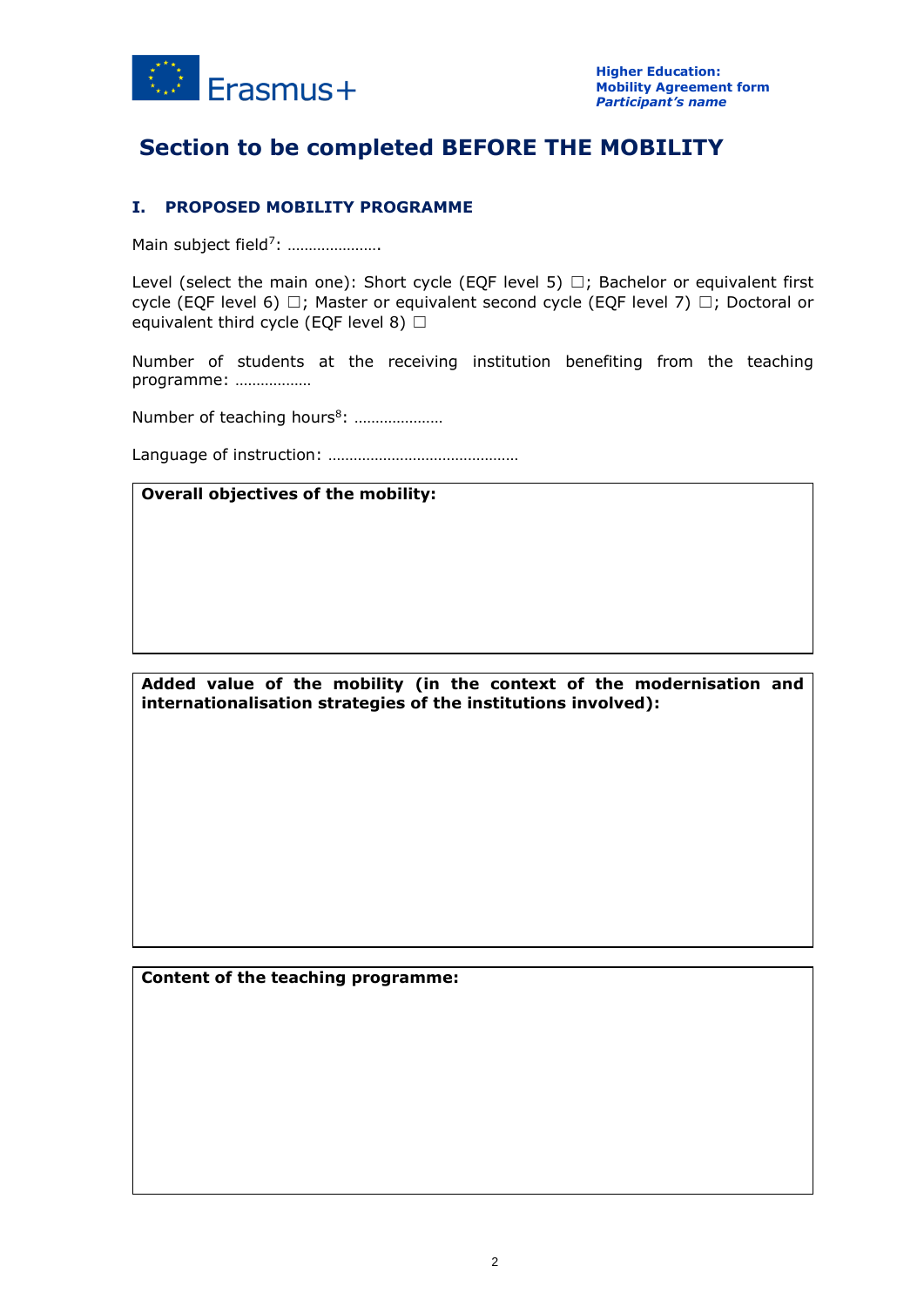

**Expected outcomes and impact (e.g. on the professional development of the teaching staff member and on the competences of students at both institutions):**

#### **II. COMMITMENT OF THE THREE PARTIES**

By signing<sup>9</sup> this document, the teaching staff member, the sending institution/enterprise and the receiving institution confirm that they approve the proposed mobility agreement.

The sending higher education institution supports the staff mobility as part of its modernisation and internationalisation strategy and will recognise it as a component in any evaluation or assessment of the teaching staff member.

The teaching staff member will share his/her experience, in particular its impact on his/her professional development and on the sending higher education institution, as a source of inspiration to others.

The teaching staff member and the beneficiary institution commit to the requirements set out in the grant agreement signed between them.

The teaching staff member and the receiving institution will communicate to the sending institution/enterprise any problems or changes regarding the proposed mobility programme or mobility period.

#### **The teaching staff member**

Name:

Signature: Date: Date: Date: Date: Date: Date: Date: Date: Date: Date: Date: Date: Date: Date: Date: Date: Date: Date: Date: Date: Date: Date: Date: Date: Date: Date: Date: Date: Date: Date: Date: Date: Date: Date: Date: D

#### **The sending institution/enterprise**

Name of the responsible person:PAULINA MARCINKIEWICZ

Signature: Date: Date: Date: Date: Date: Date: Date: Date: Date: Date: Date: Date: Date: Date: Date: Date: Date: Date: Date: Date: Date: Date: Date: Date: Date: Date: Date: Date: Date: Date: Date: Date: Date: Date: Date: D

#### **The receiving institution**

Name of the responsible person:

Signature: Note: Note: Note: Note: Note: Note: Note: Note: Note: Note: Note: Note: Note: Note: Note: Note: Note: Note: Note: Note: Note: Note: Note: Note: Note: Note: Note: Note: Note: Note: Note: Note: Note: Note: Note: N

<sup>1</sup> Adaptations of this template:

<sup>•</sup> In case the mobility combines teaching and training activities, **this template** should be used and adjusted to fit both activity types.

<sup>•</sup> In the case of mobility between **Programme and Partner Country HEIs**, this agreement must be always signed by the staff member, the Programme Country HEI and the Partner Country HEI (three signatures in total).

<sup>•</sup> In the case of **invited staff from enterprises to teach in Partner Country HEIs**, this agreement must be signed by the participant, the Programme Country HEI as beneficiary; the